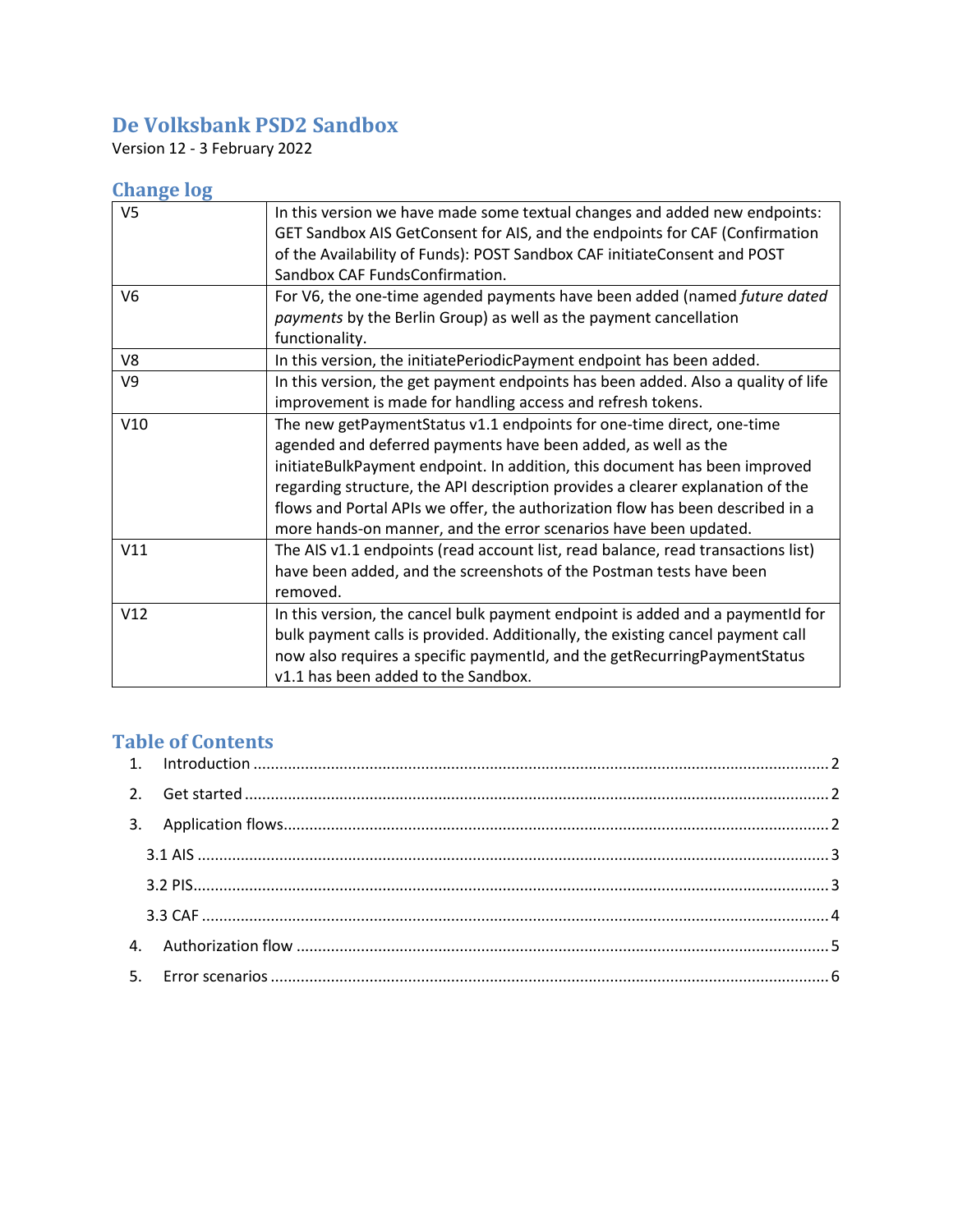## **1. Introduction**

<span id="page-1-0"></span>This document describes the test environment that de Volksbank offers for testing its PSD2 Open Banking APIs inside a 'sandbox' environment.

The production environment that enables the PSD2 Open Banking functionality is complex. It consists of many different systems in which each system takes care of a portion of the business logic.

The Sandbox looks identical to the production environment, but instead of returning live data (or live error responses) it returns static data. This does not mean that it always returns exactly the same data for each invocation: based on the given input, in particular the consentid or paymentid, a different response (including error responses) may be returned.

The Sandbox environment enables you to develop and test your application:

- It simulates all interactions with the Open Banking APIs of de Volksbank, similar to the production environment;
- It allows you to fully test the OAuth2 process without needing an actual de Volksbank account. This includes the interaction with our production Web Service Gateway (WSG), which requires a valid client certificate (see [https://openbanking.devolksbank.nl/apis.html\)](https://openbanking.devolksbank.nl/apis.html);
- It simulates specific error scenarios.

## **2. Get started**

<span id="page-1-1"></span>To give you a kick-start, we provided a zip file that contains three Postman collections and a Postman environment file. These can be used to test all available Authorize and PSD2 AIS, PIS and CAF APIs. The Postman files contain the correct URLs for the various endpoints and provide all the (required) header arguments and bodies (where applicable). The files can be found at [https://openbanking.devolksbank.nl/documentation.html.](https://openbanking.devolksbank.nl/documentation.html)

Inside *sandbox-devolksbank.postman\_environment.json* there are a number of environment variable values that start with "*your-*". You should replace these with a valid value. In particular, the following environment variables are critical: *clientId, clientSecret, redirectUrl, accessToken, consentId, paymentId*  and *resourceId.* The first three variables are fixed and are part of the initial sign up process. The latter variables are returned in the form of JSON response messages by various requests.

The flows that are available in the Sandbox are explained in more detail in the next section.

### **3. Application flows**

<span id="page-1-2"></span>The Sandbox offers three application flows; one for AIS, one for PIS and one for CAF. The Sandbox flows mimic the production flows, which are described in detail in the documentation files 'API AIS', 'API PIS' and 'API CAF' on our Open Banking website: [https://openbanking.devolksbank.nl/documentation.html.](https://openbanking.devolksbank.nl/documentation.html) For more information about the calls, like the required fields, please have a look at the documentation presented there.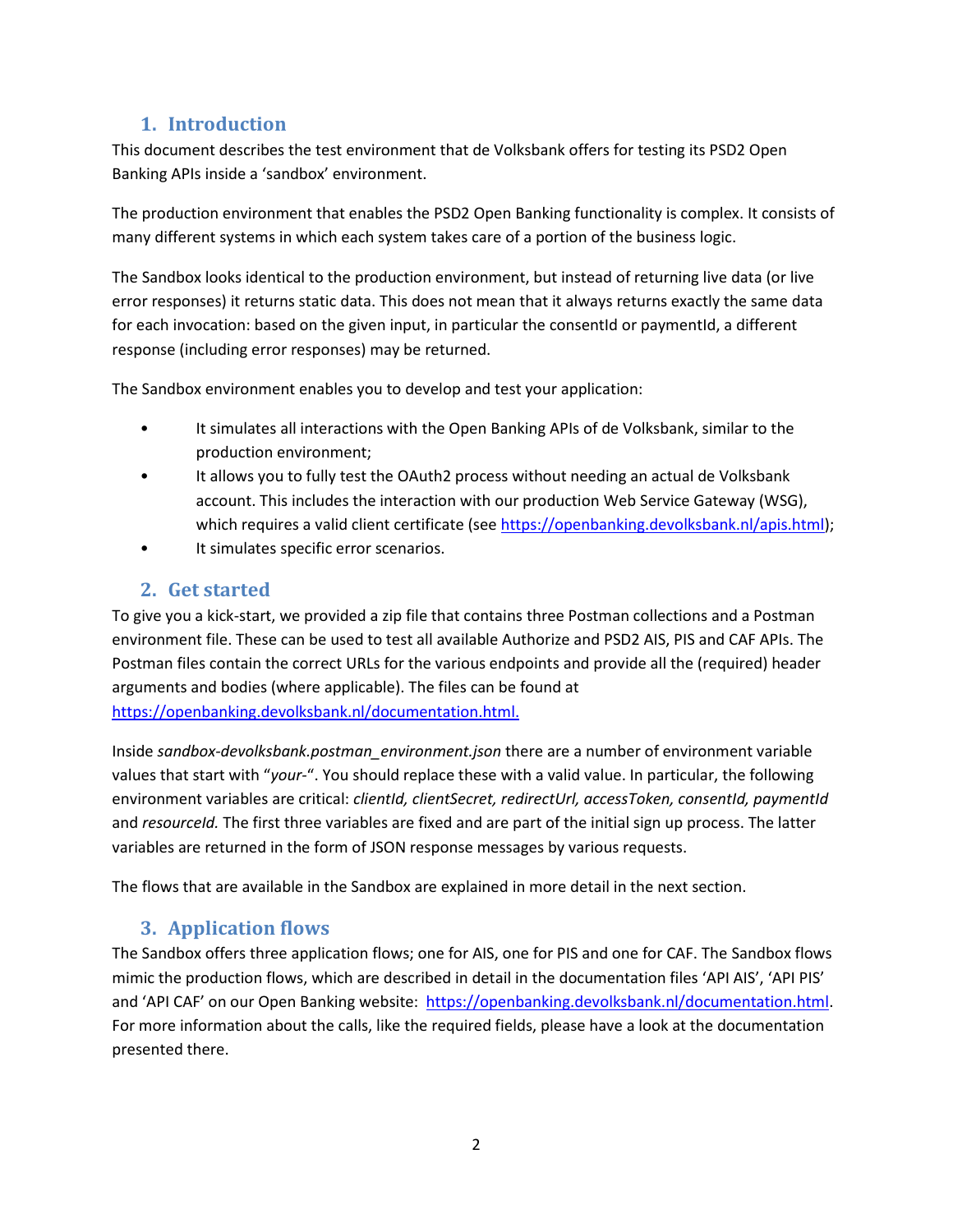#### <span id="page-2-0"></span>**3.1 AIS**

With the AIS calls provided in the Postman file, you can simulate the full AIS flow. The first call is the initiate call, for initiating a consent. For this, use the Sandbox SNS Bank Consent Services API on the Developer Portal.

Next are the authorize steps, which are described in more detail below. You use this to retrieve an authorization code of the PSU and to exchange this code for access and refresh tokens.

After simulating the authorization, you can test our AIS services. You can simulate calls for obtaining information about or managing the consent, or for retrieving account information:

- Request the consent status using the Sandbox SNS Bank Consent Status Services API;
- Request the details of a consent or delete a consent using the Sandbox SNS Bank Manage Consent Services API;
- Retrieve account information (accounts, balances and transactions) using the Sandbox SNS Bank Account Information Services API.

Please note that we currently offer a v1.0 and a v1.1 of the Account Information Services API. We highly recommend you use v1.1, since v1.0 will be removed on the 31st of January 2022 and since new functionality will only be added to v1.1.

You will need the retrieved access token for most of these calls, except for requesting the consent status, for which you only need a clientId.

To get different status responses for a GetConsentStatus call, you can use different consentIds. These are not extensive, and serve to give an impression of the format of the response.

| consentid        | status                    |
|------------------|---------------------------|
| SNS7642002867101 | valid (standard response) |
| SNS1313131313021 | revokedByPsu              |
| SNS1313131313022 | expired                   |
| SNS1313131313023 | terminatedByTpp           |

The Sandbox GetTransactions endpoint can return two responses based on the input: a fixed (meaning that query params will not influence the result) number of transactions, or a response indicating that no more transactions are available (indicated by the absence of a next page link). The latter can be obtained using the Postman request 'Sandbox AIS GetTransactions (Last entry)' or by using the next page link as provided in the GetTransactions v1.1 response.

#### <span id="page-2-1"></span>**3.2 PIS**

With the PIS calls provided in the Postman file, you can simulate the full PIS flow. The first call is the initiate call, for initiating a payment. For this, use the Sandbox SNS Bank Payment Initiation Services API on the Developer Portal. This API supports initiating calls for one-time direct, one-time agended, deferred, recurring, periodic and bulk payments.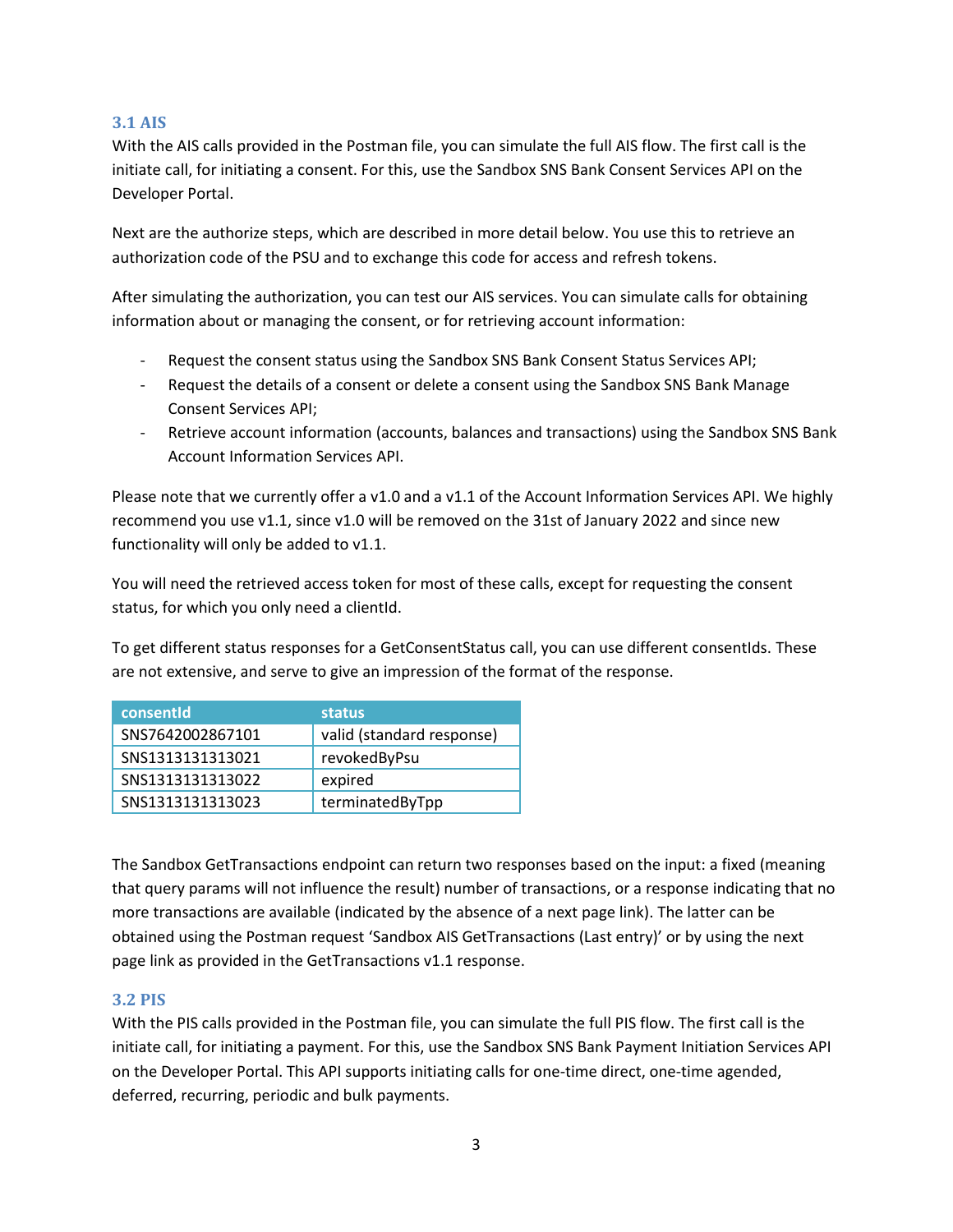Next are the authorize steps, which are described in more detail in the next chapter. You use this to retrieve an authorization code of the PSU and to exchange this code for access and refresh tokens.

After simulating the authorization, you can test our PIS services. You can simulate calls for obtaining information about or managing the payment, or for executing payments:

- Execute a deferred or recurring payment using the Sandbox SNS Bank Manage Payment Services API;
- Request the details of a one-time direct, one-time agended, deferred, recurring or periodic payment using the Sandbox SNS Bank Manage Payment Services API;
- Cancel a one-time agended payment or bulk payment using the Sandbox SNS Bank Payment Cancellation Services API;
- Request the transaction status using the Sandbox SNS Bank Payment Status Services API (for one-time direct and one-time agended payments), the Sandbox SNS Bank Deferred/Recurring Payment Status Services API (for deferred and recurring payments), and the Sandbox SNS Bank Payment Status Services v1.1 API (for one-time direct, one-time agended, deferred, recurring and bulk payments).

Important note: this new v1.1 version for the transaction status request will replace the Sandbox SNS Bank Payment Status Services API and Sandbox SNS Bank Deferred/Recurring Payment Status Services API. Please use v1.1 and not the old v1.0 version, which will be removed the 31st of January 2022.

You will need the retrieved access token for most of these calls, except for cancelling a payment and requesting the transaction status using the v1.1 version, for which you only need a clientId.

To get the correct response for a GetPayment, GetPaymentStatus and CancelPayment call, you need to use the payment-type specific paymentIds which are also included in the Postman environment file. These are:

| <b>Payment type</b> | paymentId        |
|---------------------|------------------|
| One-time direct     | SNS1375722387857 |
| One-time agended    | SNS1313131313021 |
| Deferred            | SNS1370294778604 |
| Recurring           | SNS7020012812341 |
| Periodic            | SNS7020012812928 |
| <b>Bulk</b>         | SNS1370294778604 |

### <span id="page-3-0"></span>**3.3 CAF**

With the CAF calls provided in the Postman file, you can simulate the full CAF flow. The first call is the initiate call, for initiating a CAF consent. For this, use the Sandbox SNS Bank Funds Confirmation Consent Services API on the Developer Portal.

Next are the authorize steps, which are described in more detail below. You use this to retrieve an authorization code of the PSU and to exchange this code for access and refresh tokens.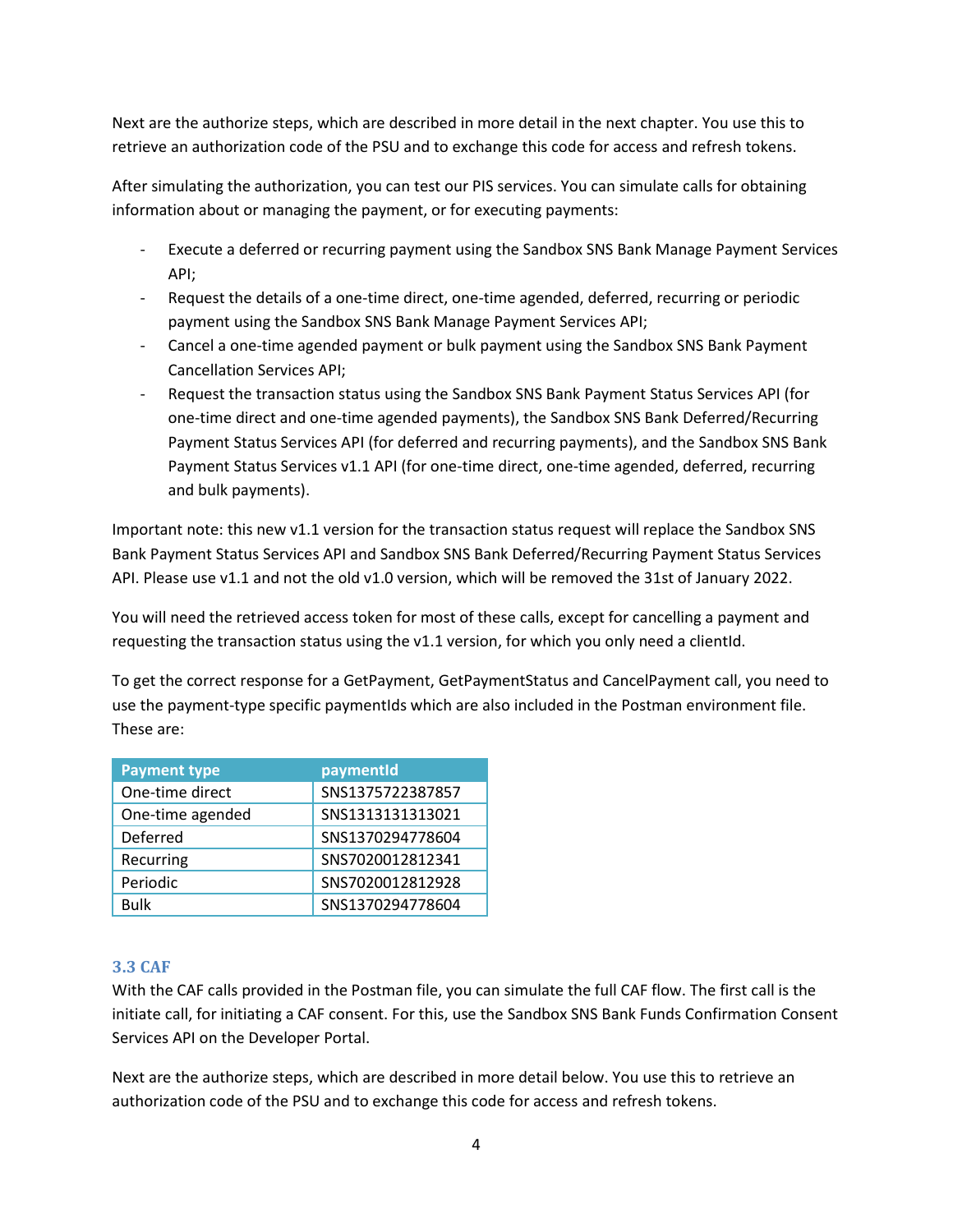After simulating the authorization, you can test our CAF services. You can simulate the call for requesting a confirmation of funds using the Sandbox SNS Bank Funds Confirmation Services. You will need the retrieved access token for this call.

# **4. Authorization flow**

<span id="page-4-0"></span>Within the Sandbox, the flow as described below is used to simulate the process for authorizing a TPP to access data of a customer of de Volksbank. You will need to follow this flow in order to obtain the access (and refresh) token needed as authorization for most calls.

Note that the authorization flow described below is not part of the Berlin Group API, and cannot be found in a Swagger file on the Developer Portal. This is a de Volksbank-specific API.

The best way to simulate the authorize process is to use the Postman files we offer. The flow is as follows:

- 1. After initiating an AIS consent, PIS payment or CAF consent, send in the call as provided in the Postman request 'Sandbox Authorize'.
- 2. This call will return status '302 Found' and several header fields. Copy the value of the header field 'Location' and paste this in your browser.
- 3. You will be taken to the page which simulates the production login and consent flows. Note that it is only a very simple page meant to obtain the code you need for requesting the access token. In production, de Volksbank customer is redirected to the login page, where they need to log in, select an account and finally grant access. In the Sandbox the following screen is presented:



- 4. On this page, click the button 'Geef toestemming'.
- 5. You will be redirected to a new page. You need the information that is present in its URL, specifically the value of 'code'. Copy this value.
- 6. Return to Postman and in the 'Sandbox Exchange token' request, paste the value you just copied in the URL as the value for 'code'.
- 7. Send the request. In the response you will find your access and refresh token. You will need to use the clientId and clientSecret that you received from the Volksbank for this call.
- 8. The access token is valid for 10 minutes. After 10 minutes this access token cannot be used anymore. With the refresh token that was returned, a new access token can be obtained with the Postman request 'Sandbox Refresh token'.